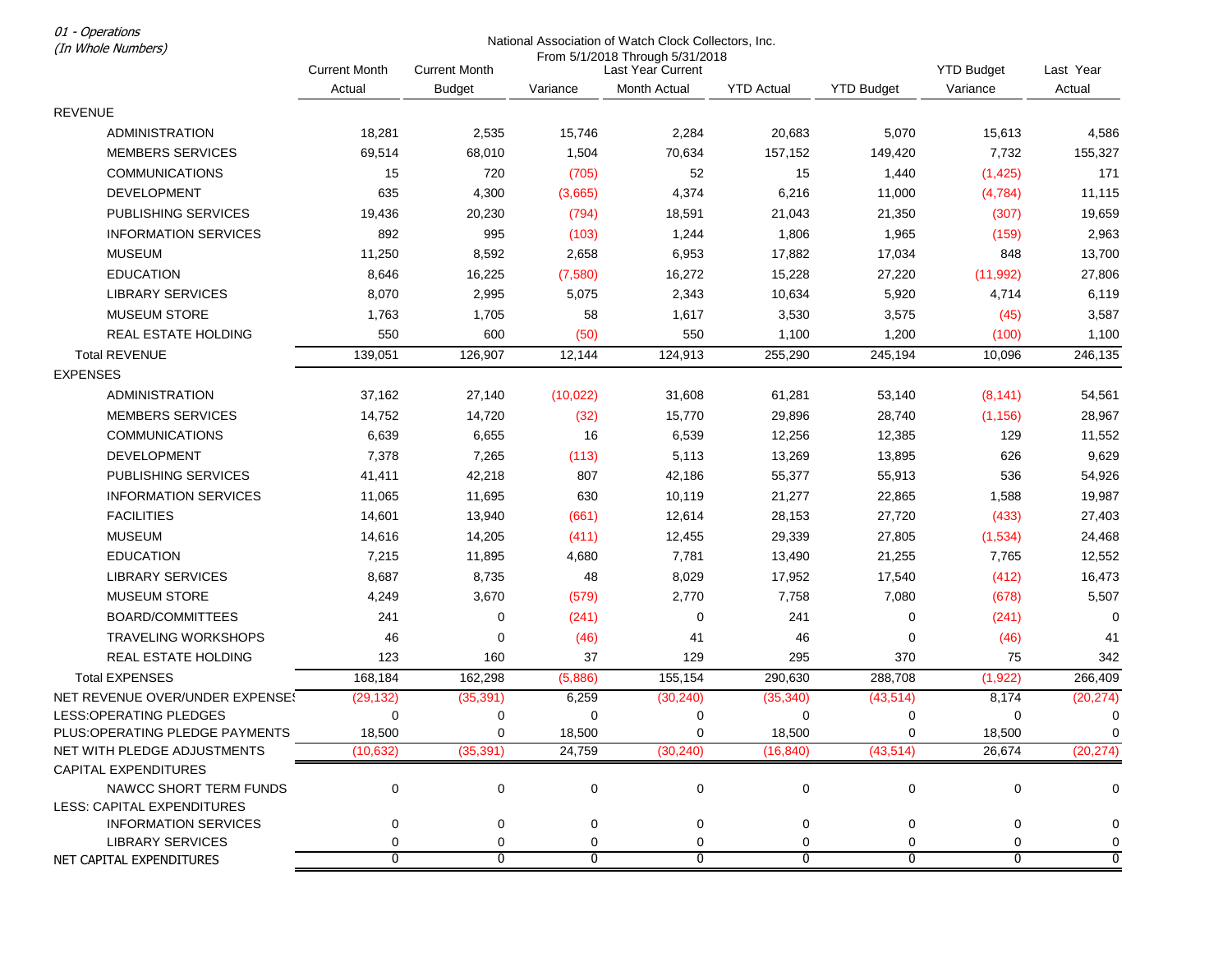02 - Temp Funds

| runp runus<br>(In Whole Numbers) | National Association of Watch Clock Collectors, Inc. |                      |                                                      |              |                   |                   |                   |             |
|----------------------------------|------------------------------------------------------|----------------------|------------------------------------------------------|--------------|-------------------|-------------------|-------------------|-------------|
|                                  | <b>Current Month</b>                                 | <b>Current Month</b> | From 5/1/2018 Through 5/31/2018<br>Last Year Current |              |                   |                   | <b>YTD Budget</b> | Last Year   |
|                                  | Actual                                               | <b>Budget</b>        | Variance                                             | Month Actual | <b>YTD Actual</b> | <b>YTD Budget</b> | Variance          | Actual      |
| <b>REVENUE</b>                   |                                                      |                      |                                                      |              |                   |                   |                   |             |
| <b>ADMINISTRATION</b>            | 71                                                   | $\mathbf 0$          | 71                                                   | 80           | 158               | 0                 | 158               | 146         |
| <b>DEVELOPMENT</b>               | 4,950                                                | 0                    | 4,950                                                | $\mathbf 0$  | 6,190             | 0                 | 6,190             | $\mathbf 0$ |
| PUBLISHING SERVICES              | 242                                                  | 0                    | 242                                                  | 2,511        | 242               | $\Omega$          | 242               | 4,299       |
| <b>FACILITIES</b>                | $\Omega$                                             | 0                    | $\Omega$                                             | $\mathbf 0$  | 5,176             | 0                 | 5,176             | $\Omega$    |
| <b>MUSEUM</b>                    | 85                                                   | 0                    | 85                                                   | 4,628        | 121               | 0                 | 121               | 7,385       |
| <b>EDUCATION</b>                 | $\Omega$                                             | 0                    | 0                                                    | 0            | 0                 | 0                 | 0                 | 12,500      |
| <b>LIBRARY SERVICES</b>          | 371                                                  | $\Omega$             | 371                                                  | 1,752        | 1,294             | 0                 | 1,294             | 1,782       |
| <b>BOARD/COMMITTEES</b>          | 508                                                  | 0                    | 508                                                  | (487)        | 517               | 0                 | 517               | 56          |
| <b>Total REVENUE</b>             | 6,227                                                | $\mathbf 0$          | 6,227                                                | 8,484        | 13,696            | $\mathbf 0$       | 13,696            | 26,167      |
| <b>EXPENSES</b>                  |                                                      |                      |                                                      |              |                   |                   |                   |             |
| <b>ADMINISTRATION</b>            | 2,507                                                | 0                    | (2,507)                                              | 0            | 4,501             | 0                 | (4,501)           | 86          |
| <b>DEVELOPMENT</b>               | 863                                                  | $\Omega$             | (863)                                                | $\mathbf 0$  | 1,051             | 0                 | (1,051)           | $\mathbf 0$ |
| <b>PUBLISHING SERVICES</b>       | 663                                                  | $\Omega$             | (663)                                                | 894          | 663               | 0                 | (663)             | 1,029       |
| <b>INFORMATION SERVICES</b>      | 360                                                  | 0                    | (360)                                                | 0            | 360               | 0                 | (360)             | $\mathbf 0$ |
| <b>FACILITIES</b>                | $\Omega$                                             | 0                    | 0                                                    | 0            | 1,862             | 0                 | (1,862)           | $\mathbf 0$ |
| <b>MUSEUM</b>                    | 2,873                                                | $\Omega$             | (2,873)                                              | 947          | 3,675             | 0                 | (3,675)           | 3,029       |
| <b>EDUCATION</b>                 | $\Omega$                                             | $\Omega$             | $\Omega$                                             | 1,862        | 585               | 0                 | (585)             | 1,862       |
| <b>LIBRARY SERVICES</b>          | 1,032                                                | 0                    | (1,032)                                              | 745          | 1,874             | 0                 | (1,874)           | 781         |
| <b>BOARD/COMMITTEES</b>          | $\mathbf 0$                                          | 0                    | $\mathbf 0$                                          | 35           | 14                | 0                 | (14)              | 56          |
| <b>Total EXPENSES</b>            | 8,298                                                | 0                    | (8, 298)                                             | 4,484        | 14,584            | $\mathbf 0$       | (14, 584)         | 6,843       |
| NET REVENUE OVER/UNDER EXPENSE!  | (2,071)                                              | $\mathbf 0$          | (2,071)                                              | 4,001        | (888)             | $\mathbf 0$       | (888)             | 19,324      |
| <b>CAPITAL EXPENDITURES</b>      |                                                      |                      |                                                      |              |                   |                   |                   |             |
| TEMP RESTRICTED FUNDS            | 0                                                    | $\mathbf 0$          | $\mathbf 0$                                          | $\mathbf 0$  | 0                 | 0                 | 0                 | 0           |
| LESS: CAPITAL EXPENDITURES       |                                                      |                      |                                                      |              |                   |                   |                   |             |
| <b>INFORMATION SERVICES</b>      | 0                                                    | 0                    | 0                                                    | 0            | 0                 | 0                 | 0                 | $\mathbf 0$ |
| <b>LIBRARY SERVICES</b>          | $\Omega$                                             | $\mathbf 0$          | 0                                                    | $\mathbf 0$  | (15, 271)         | $\mathbf 0$       | 15,271            | $\mathbf 0$ |
| NET CAPITAL EXPENDITUREES        | $\Omega$                                             | $\Omega$             | $\Omega$                                             | $\Omega$     | (15, 271)         | $\Omega$          | 15.271            | $\Omega$    |